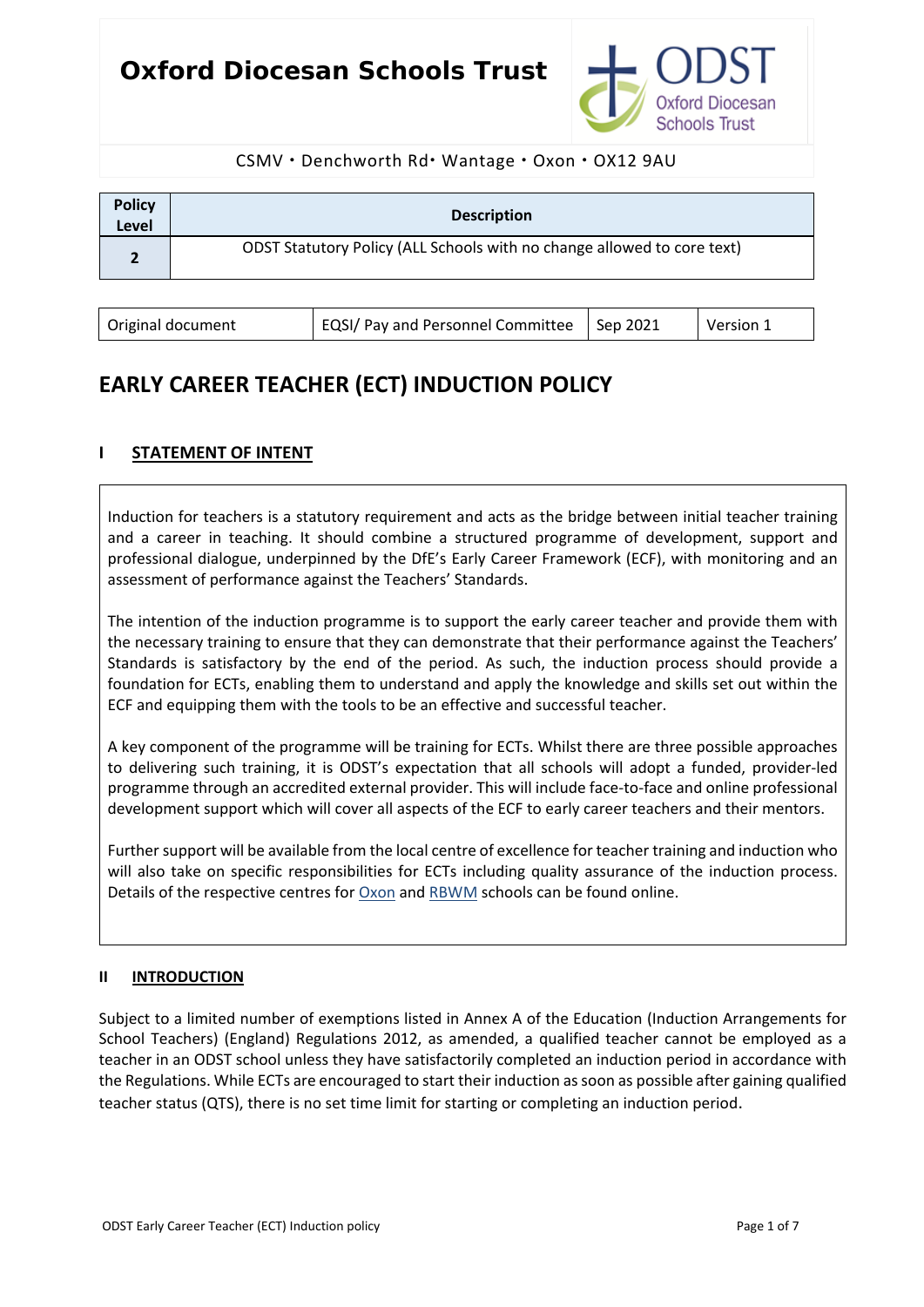#### **III OBJECTIVES**

The objectives of the ECT Induction policy are to:

- Enable ODST schools to run an ECT induction programme that meets all of the statutory requirements underpinned by the early career framework (ECF) from 1 September 2021;
- Provide ECTs with a supportive environment that develops them and equips them with the tools to be effective and successful teachers and provides guidance and clarity around expectations;
- Enable all relevant staff to understand their role in the ECT induction programme.

#### **IV SCOPE**

- All ECTs in ODST schools:
- Headteachers, governors, teaching staff and leadership teams in ODST schools.

#### **V RELEVANT LEGISLATION**

- The [Education Act 2002](https://www.legislation.gov.uk/ukpga/2002/32/section/135A) (Sections 135A-C and 141C(1)(b);
- The [Education \(Induction Arrangements for School Teachers\) \(England\) Regulations 2012.](https://www.legislation.gov.uk/uksi/2012/1115/contents/made)

#### **VI RELATED DOCUMENTS**

- The Department for Education's (DfE's) statutory guidance Induction for early career teachers [\(England\)](https://www.gov.uk/government/publications/induction-for-early-career-teachers-england) from 1 September 2021;
- The [Early career framework reforms;](https://www.gov.uk/government/collections/early-career-framework-reforms)
- [Teachers' Standards.](https://assets.publishing.service.gov.uk/government/uploads/system/uploads/attachment_data/file/665520/Teachers__Standards.pdf)

#### **VII DATE OF REVIEW**

The policy will be reviewed annually by the Board of Trustees of ODST to take account of national policy development and feedback from ODST staff and schools.

#### **VIII GENERAL PRINCIPLES**

#### **Consistency of Treatment and Fairness**

ODST is committed to ensuring consistency of treatment and fairness and will abide by all relevant equality legislation.

#### **Delegation**

The Board of Trustees has chosen to delegate some of its functions to Local Governing Bodies as set out in this policy.

#### **Monitoring and Evaluation**

The Local Governing Body and Headteacher will monitor the operation and effectiveness of the school's ECT Induction Policy. Where requested, the Headteacher/Chair of the Local Governing Body will report to the ODST EQSI/ Pay and Personnel sub-committee on an annual basis the details of the operation of this policy in the relevant school.

This policy complies with ODST's funding agreement and Articles of Association.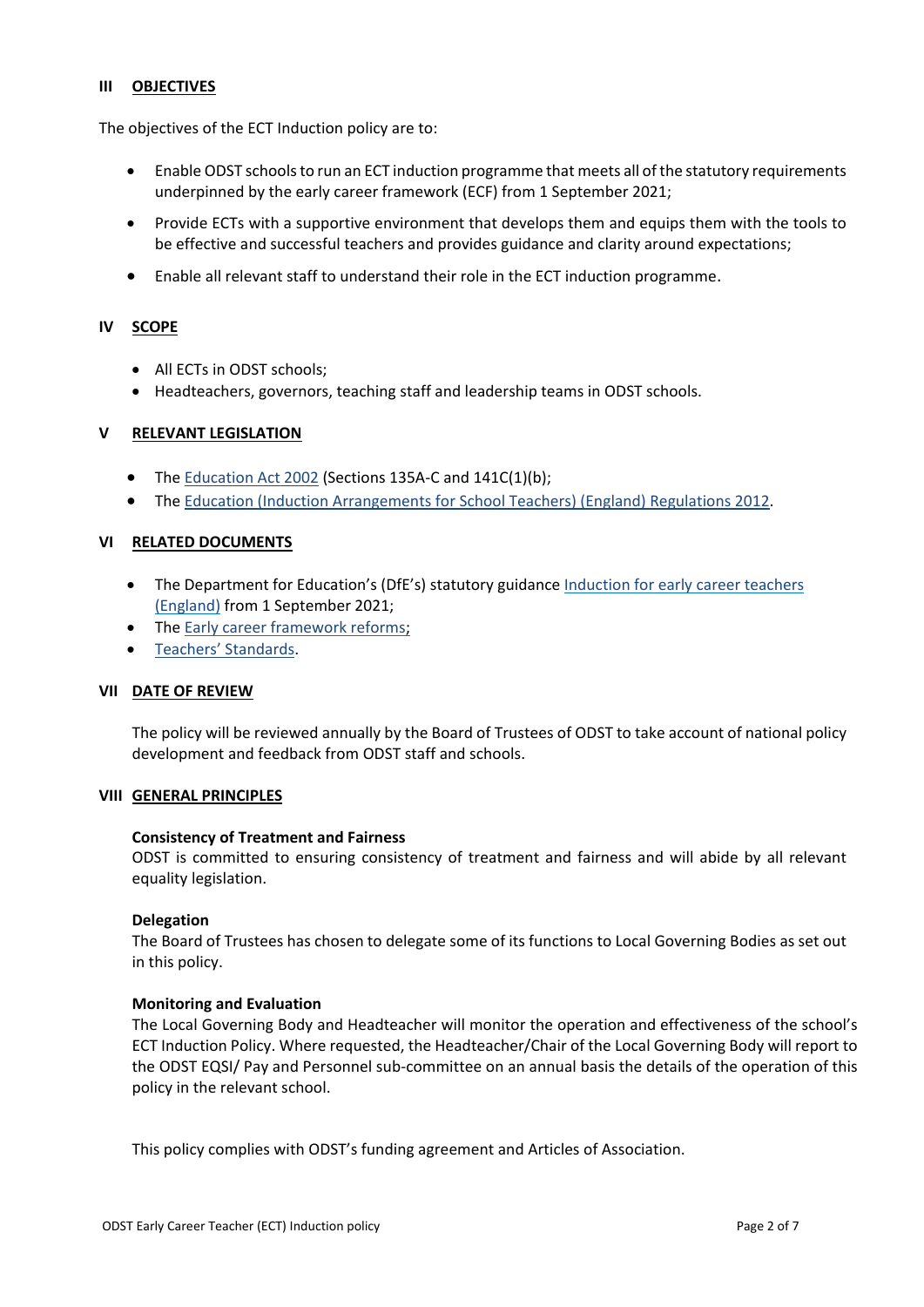# **Early Career Teacher (ECT) induction Policy**

## **Introduction**

1/ This policy applies to ECTs who start their induction on or after 1 September 2021.

2/ Any Newly Qualified Teacher (NQT) who has started, but not completed, their induction before  $1^{st}$ September 2021 will continue to follow the NQT induction policy and will have until  $1^{st}$  September 2023 to complete their induction. Where it is not possible to complete their induction by  $1<sup>st</sup>$  September 2023, they will be required at this point to switch to the full ECT induction for the remainder of their induction period. Time already spent in induction will count towards the 2-year ECT induction period.

## **Statutory requirements for induction**

3/ Our induction programme will be underpinned by the Early Career Framework (ECF), enabling ECTs to understand and apply the knowledge and skills set out in the ECF.

4/ Prior to the ECT serving their induction, the headteacher and local centre of excellence must agree that the post to which they have been appointed is suitable.

5/ For a full-time ECT, the induction period will typically last for 2 academic years. Part-time ECTs will serve a full-time equivalent. Up to one term of continuous employment may count towards completion of the induction period.

6/ The programme is quality assured by TSH Berkshire.

#### **Our commitment to an ECT**

7/ Each ECT in our school will:

- Be provided with the necessary employment tasks, experience and support to enable them to demonstrate satisfactory performance against the relevant standards throughout, and by the end of, the induction period;
- Have an appointed induction tutor, who will have qualified teacher status (QTS);
- Have an appointed induction mentor, who will have QTS;
- Have a reduced timetable to allow them to undertake activities in their induction programme; in their first year, this will be no more than 90% of the timetable of our existing teachers on the main pay range, and in their second year, this will be no more than 95% of the timetable of our existing teachers on the main pay range;
- Regularly teach the same class or classes;
- Take part in similar planning, teaching and assessment processes to other teachers working in similar posts;
- Not be given additional non-teaching responsibilities without appropriate preparation and support;
- Not have unreasonable demands made upon them;
- Not normally teach outside the age range and/or subjects they have been employed to teach;
- Not be presented with unreasonably demanding pupil discipline problems on a day-to-day basis.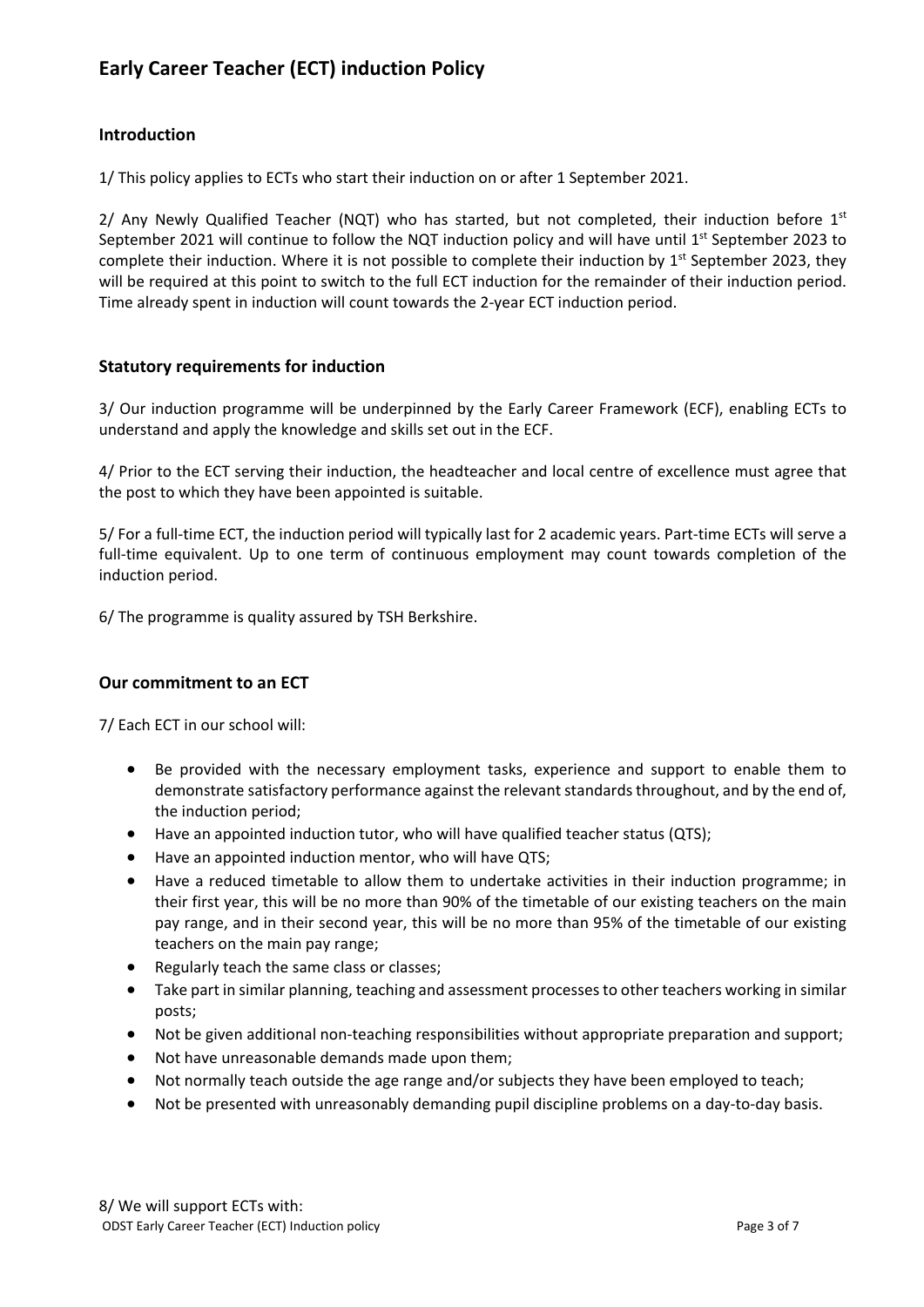- A designated induction tutor, who will provide day-to-day monitoring and support, and co-ordinate their assessments;
- A designated induction mentor, who will provide regular structured mentoring sessions and targeted feedback;
- Observations of their teaching at regular intervals, and follow-up discussions with prompt and constructive feedback;
- Regular professional reviews of their progress, to take place termly (except in terms where formal assessment is held), at which their induction tutor will review objectives and revise them in relation to the relevant standards and their current needs and strengths;
- Chances to observe experienced teachers, either within the school or at another school with effective practice.

## **Assessment of performance**

9/ Formal assessment meetings will take place in the final term of the ECT's first year (term 3) and the final term of their second year (term 6) and will be carried out by induction tutor.

10/ These meetings will be informed by clear and transparent evidence gathered from progress reviews during the preceding assessment period and drawn from the ECT's work as a teacher and from their induction programme. Copies of the evidence relied on will be provided to the ECT and the appropriate body.

11/ After each formal assessment meeting, a formal assessment report will be completed that clearly shows how the ECT is performing against the relevant standards. The headteacher will also recommend to the appropriate body in the final assessment report at the end of the programme as to whether the ECT's performance is satisfactory against the relevant standards.

12/ The ECT will add their own comments, and the formal assessment report will be signed by the headteacher, induction tutor and the ECT.

13/ A copy of the formal assessment report will then be sent to the local centre of excellence. The final assessment report will be sent within 10 working days of the meeting, for the local centre of excellence to make the final decision on whether the ECT has passed their induction period.

14/ In the event that the ECT leaves this post after completing one term or more but before the next formal assessment would take place, the induction tutor or headteacher should complete an interim assessment to ensure that the ECT's progress and performance since the last assessment is captured.

## **Roles and responsibilities**

## **Role of the ECT**

15/ The ECT will:

- Provide evidence that they have QTS and are eligible to start induction;
- Meet with their induction tutor at the start of the programme to discuss and agree priorities, and keep these under review;
- Agree with their induction tutor how best to use their reduced timetable allowance and guarantee engagement with their ECF-based induction;
- Provide evidence of their progress against the relevant standards;
- Participate fully in the monitoring and development programme;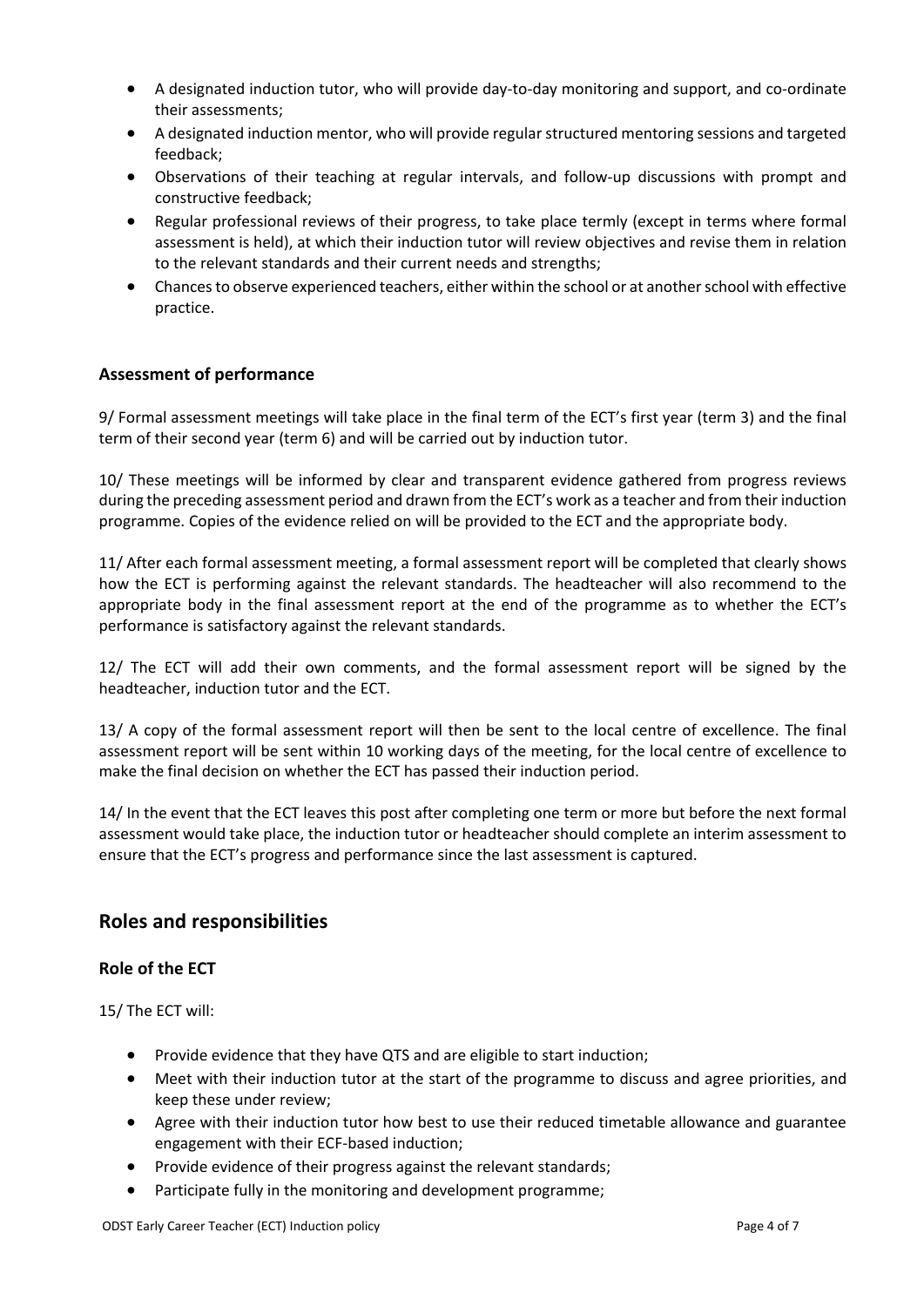- Participate in scheduled classroom observations, progress reviews and formal assessment meetings;
- Agree with their induction tutor the start and end dates of the induction period, and the dates of any absences from work during the period;
- Keep copies of all assessment reports.

#### **Role of the headteacher**

16/ The headteacher will:

- Check that the ECT has been awarded QTS and whether they need to serve an induction period;
- Notify the local centre of excellence when an ECT is taking up a post and undertaking induction;
- Make sure the ECT's post is suitable according to statutory guidance;
- Make sure the induction tutor is appropriately trained and has sufficient time to carry out their role effectively;
- Make sure the induction mentor is appropriately trained and has sufficient time to carry out their role effectively;
- Make sure an appropriate ECF-based induction programme is in place;
- Make sure the ECT's progress is reviewed regularly, including through observations and feedback of their teaching;
- Make sure that formal assessments are carried out and reports completed and sent to the local centre of excellence;
- Maintain and keep accurate records of employment that will count towards the induction period;
- Make sure that all monitoring and record keeping is done in the least burdensome and most streamlined way;
- Make the local governing board aware of the support arrangements in place for the ECT;
- Make a recommendation to the local centre of excellence on whether the ECT's performance against the relevant standards is satisfactory;
- Participate in any local quality assurance procedures of the induction programmes;
- Keep all relevant documentation, evidence and forms on file for 6 years.

## **Role of the induction tutor**

17/ The induction tutor will:

- Provide guidance and effective support to the ECT;
- Carry out regular progress reviews throughout the induction period;
- Undertake 2 formal assessment meetings during the induction period, coordinating input from other colleagues as appropriate;
- Carry out progress reviews in terms where a formal assessment doesn't occur;
- Inform the ECT following progress reviews of their progress against the relevant standards, and share records with the ECT, headteacher and local centre of excellence as required;
- Inform the ECT during the formal assessment meeting of the judgements to be recorded on their formal assessment record and invite the ECT to add their own comments;
- Make sure that the ECT's teaching is observed and feedback is provided;
- Make sure the ECT is aware of how they can raise concerns about their induction programme or their personal progress, both within and outside of the school;
- Take prompt, appropriate action if the ECT appears to be having difficulties;
- Make sure that all monitoring and record keeping is done in the least burdensome way, and that ECTs are not asked for any evidence that requires the creation of new work.

#### **Role of the induction mentor**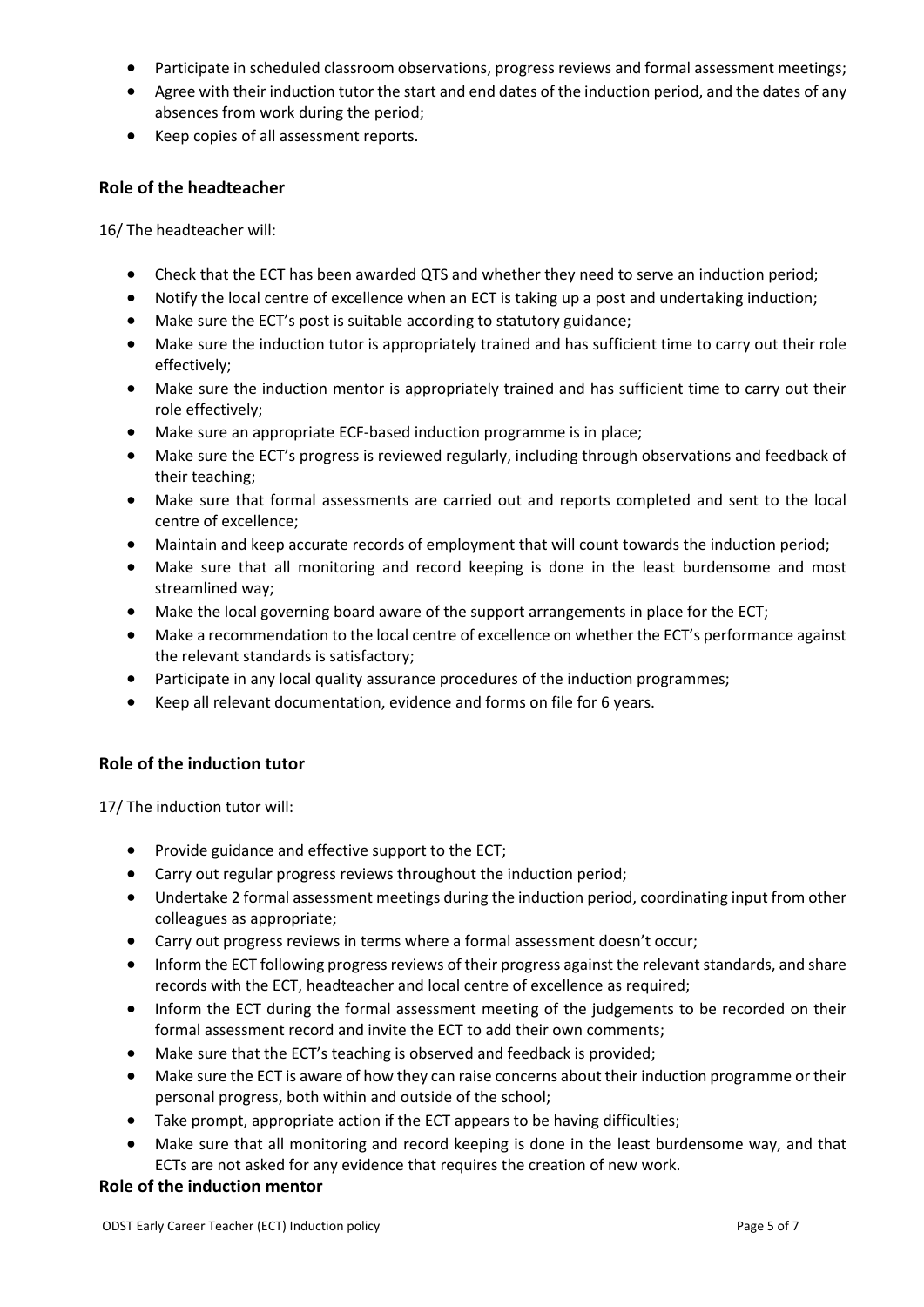18/ The induction mentor will:

- Regularly meet with the ECT for structured mentor sessions to provide targeted feedback;
- Work with the ECT, and colleagues within the school who are involved in the ECT's induction, to help make sure the ECT receives a high-quality ECF-based programme;
- Provide, or arrange, effective support including subject-specific, phase-specific, coaching and/or mentoring;
- Act promptly and appropriately if the ECT appears to be having difficulties.

### **Role of the local governing board**

19/ The local governing board will:

- Make sure the school complies with statutory guidance on ECT induction;
- Be satisfied that the school has the capacity to support the ECT;
- Make sure the headteacher is fulfilling their responsibility to meet the requirements of a suitable induction post;
- Support the investigation of any concerns raised by the ECT in line with ODST procedures;
- If it has any concerns or questions, seek guidance from the ODST Central team on the quality of the induction arrangements and the roles and responsibilities of staff involved in the process;
- If it wishes, request general reports on the progress of the ECT on a termly basis.

## **General principles underpinning the induction process**

## **Minimum period of continuous employment that can count towards induction**

20/ The minimum period that can be counted towards completion of the induction period (for both full-time and part-time ECTs) is continuous employment equivalent to one term. This applies to both permanent and long-term supply teaching posts and reflects the need for each ECT to work in a stable environment and receive a supported and pre-planned induction programme.

## **Confidentiality and data protection**

21/ The induction process and the assessments generated from it should be treated with confidentiality at all times and should not be shared with anyone not directly involved in the induction process. It should be made clear to anyone viewing such documents that they are confidential and ECTs must be made aware of who has been granted access to their assessments.

22/ The local governing body are not automatically entitled to have access to an individual's assessment reports.

#### **Special circumstances**

23/ In the event of any special circumstances that impact the induction period- e.g. a period of maternity absence, an ECT employed simultaneously in more than one school- our approach will be guided by the provisions within the [Statutory Guidance on Induction for Early Career Teachers \(England\)](https://assets.publishing.service.gov.uk/government/uploads/system/uploads/attachment_data/file/972316/Statutory_Induction_Guidance_2021_final__002_____1___1_.pdf) effective as of 1<sup>st</sup> September 2021.

#### **Raising concerns**